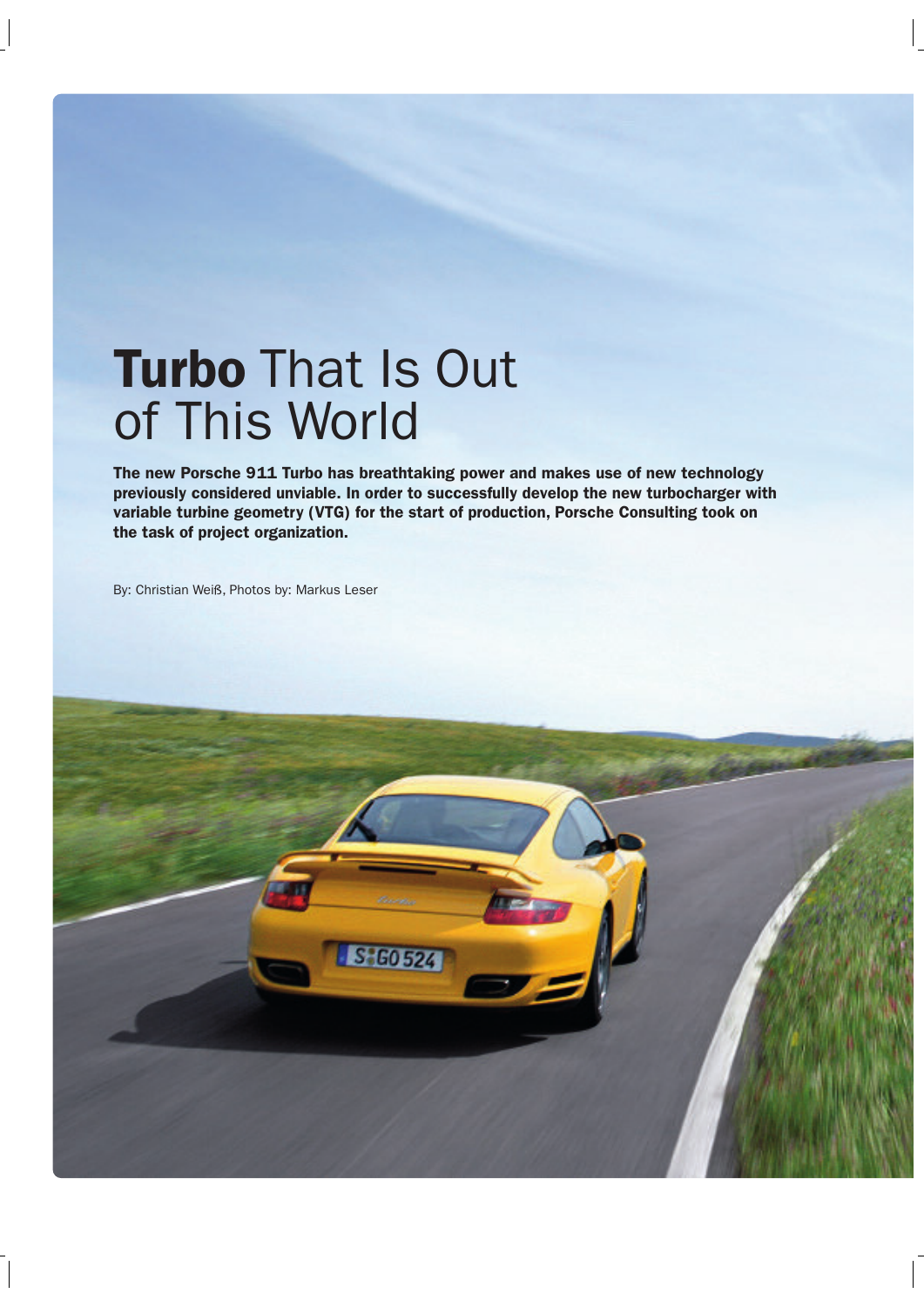

Porsche has always considered the 911 Turbo the ultimate in exclusivity and performance sport. Nothing has changed in this respect as far as the new model is concerned, but a lot has obviously changed in terms of its technology. In his capacity as the project manager responsible for the actuators of the 911, Thomas Krickelberg from Porsche AG, is convinced that: "The new 911 Turbo, like its predecessor, is both a technical flagship and a milestone." The advantages of the new 911 Turbo, as is often the case with the 911 models, are firmly rooted in the rear end: two turbochargers featuring innovative variable turbine geometry (VTG) give the car its unbelievable power. The 480 bhp (353 kW) of the 3.6 liter power engine catapult the 911 Turbo zero to 100 in 3.9 seconds. However, even more impressive is the availability of the maximum torque. 620 Newton meters are fully available between 1,950 and 5,000 rpm.

This is largely thanks to the new turbocharger featuring VTG: eleven guide vanes, each about 21 millimeters long, seven millimeters wide, and formed with a slight blade profile, are set automatically by means of an electric motor so that optimum use can be made of the exhaust gas stream even at lower speeds. This technology, which has been used as standard in diesel engines for many years now, was previously deemed unviable for use in high performance power engines that only run on super unleaded fuel, due to the significantly increased level of stress under which it is placed. The exhaust gas can reach temperatures of up to 1,000 degrees—only very few materials can withstand that without damage, and they had previously been used mainly in the aerospace industry. A combination of materials was thus created that has to perform far beyond pure ultra-precision work, even at full constant load. A real master-piece.  $\blacktriangleright$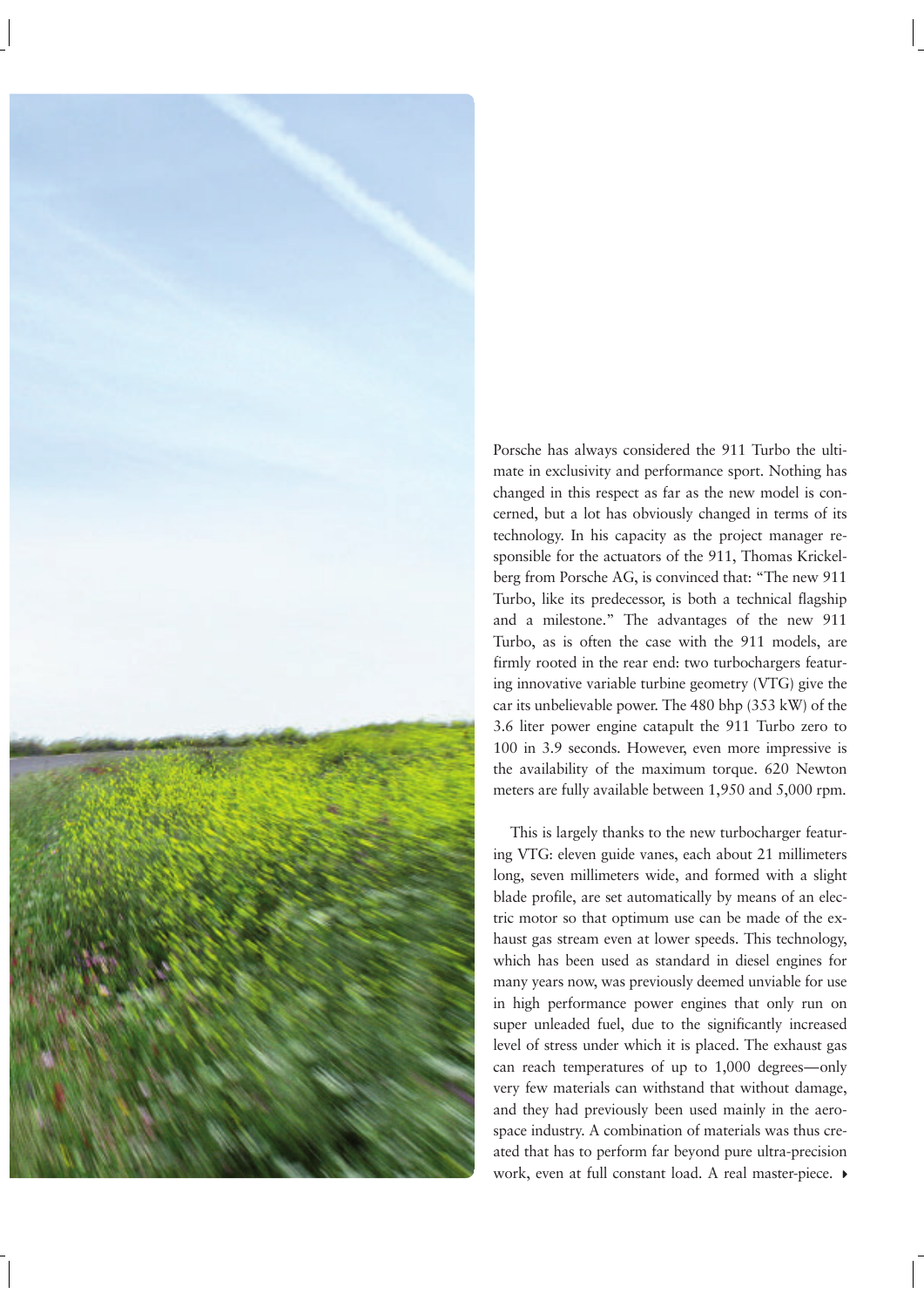

Completely unheard of: Specialist journalists saw the fascination of the new 911 Turbo for themselves in the Spanish province of Cadíz

In short: The turbo, which is out of this world, presented a major challenge. Krickelberg: "We soon realized that technical knowledge alone was not enough to solve this problem. Strict organization and optimum collaboration between all contractors and sub-contractors was needed. So we needed help from Porsche Consulting: An international player with technical know-how."

As far as Cornelius Clauser and Sven Schärffe from Porsche Consulting, Porsche's own consultancy firm, are concerned, the development phase was above all a

race against time. "You know the exact date on which production must start" says Cornelius Clauser, "and you already know from previous experience that with an innovation of this kind, problems that cost time will occur at some point during the development and testing phase. However, you don't know in advance exactly when they will occur, or why."

The new turbocharger is made up of fifty-seven components. Borg Warner Turbo Systems, based in Kirchheimbolanden, Germany, was Porsche's main development